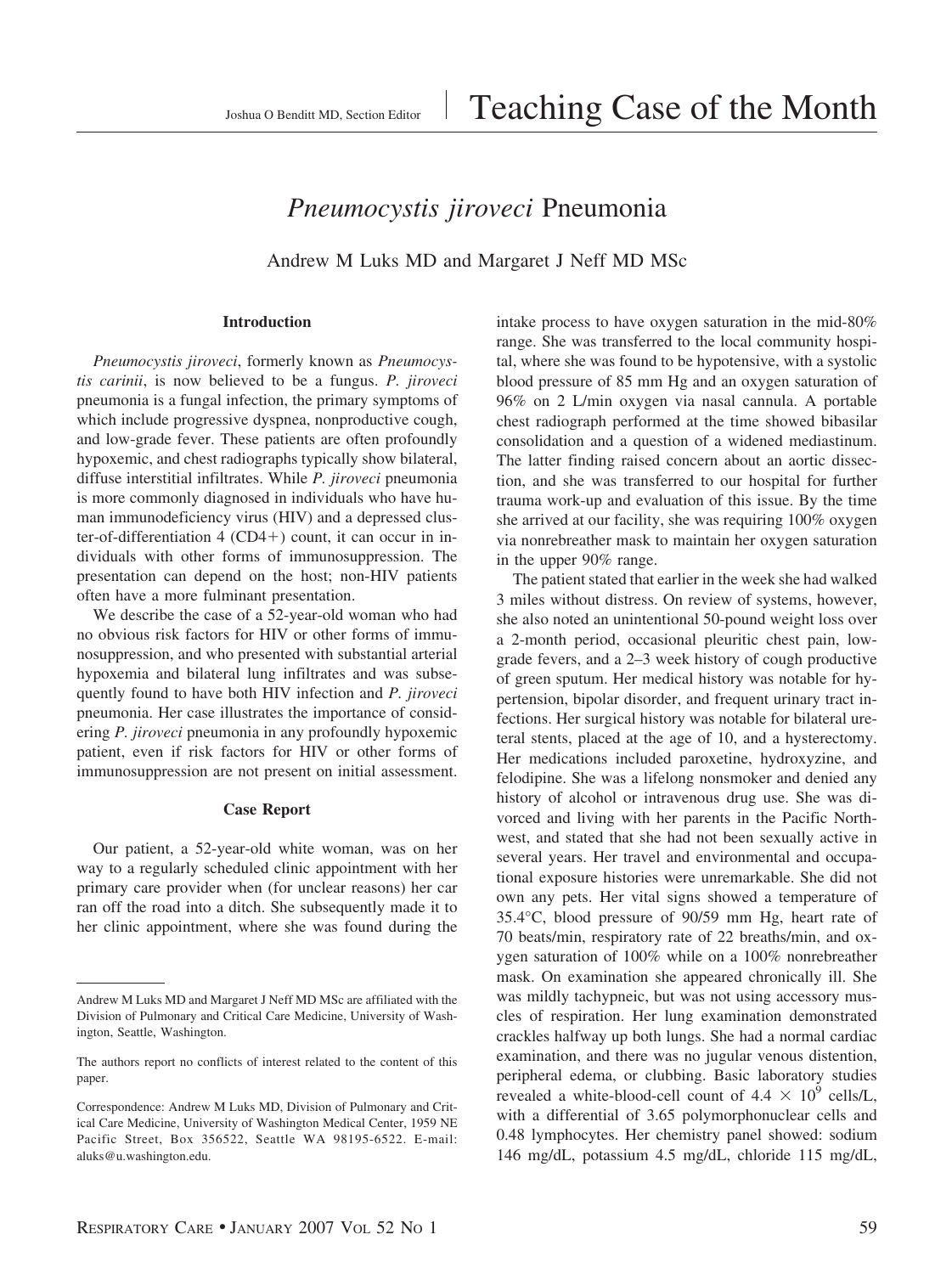

Fig. 1. Anteroposterior radiograph obtained at the time of hospital admission, showing dense bilateral interstitial and alveolar infiltrates.

bicarbonate 23 mg/dL, blood urea nitrogen 49 mg/dL, and creatinine 2.8 mg/dL. She had an erythrocyte sedimentation rate of 90 mm/h, a serum lactate dehydrogenase of 523 U/L (normal value  $\leq$  200 U/L), and a B-type natriuretic peptide of  $\leq 15$  pg/mL. Urinalysis showed 1+ protein,  $3-8$  red blood cells, and  $2+$  occult blood. Arterial blood gas values while breathing room air were: pH 7.36,  $P_{aCO}$ , 35 mm Hg,  $P_{aO}$ , 50 mm Hg, and bicarbonate 20 mg/dL. The electrocardiogram showed sinus tachycardia and no evidence of ischemic changes. Her chest radiograph showed diffuse bilateral interstitial infiltrates (Fig. 1). A noncontrast chest computed tomogram showed no evidence of aortic injury, but did show extensive bilateral ground-glass opacities (Fig. 2).

The patient was started on empirical antibiotic coverage (ceftriaxone and azithromycin) for community-acquired pneumonia. However, because of the rapidity of her decline and concern about possible pulmonary-renal syndrome, given her renal insufficiency and hematuria, bronchoscopy was performed on the day of admission to facilitate diagnosis. Because of her tenuous oxygenation, she was intubated for the procedure. The complete airway inspection was normal and there was no evidence of diffuse alveolar hemorrhage in the bronchoalveolar lavage fluid (BALF). Following the bronchoscopy, she was started on empirical trimethoprim/sulfamethoxazole and oral prednisone for *P. jiroveci* pneumonia. She was extubated the following morning, at which time the direct fluorescent antibody stain for pneumocystis organisms came back positive. The remainder of the bacterial, viral, and acid-fast bacilli studies were negative. The BALF fluid contained 5.3 million nucleated cells/mL, of which 88% were neutrophils. Blood cultures drawn on admission remained neg-



Fig. 2. Single slice from the noncontrast computed tomogram of the chest, obtained at admission, showing bilateral ground-glass opacities.

ative. Several days later, her HIV enzyme-linked inmmunoabsorbent assay was reported as positive. This was subsequently confirmed with western blot analysis. Her absolute  $CD4+$  count was 5 cells/mL and her HIV ribonucleic acid was  $> 1,000,000$  copies/mL. The patient subsequently had an uneventful recovery. Her abnormal renal function, which was eventually determined to be secondary to volume depletion, normalized with fluid administration over the initial days of her hospitalization. She was discharged from the hospital 12 days after admission, with plans to complete a 21-day course of trimethoprim/sulfamethoxazole and a prednisone taper. Initiation of antiretroviral therapy was delayed until her out-patient follow-up visit.

### **Discussion**

*P. jiroveci* pneumonia is an opportunistic infection commonly seen in patients with HIV infection and other forms of immunosuppression. Among HIV-infected patients, the leading risk factor is a CD4+ cell count <  $200/\text{mL}^3$ .<sup>1</sup> Whether the patient is on prophylaxis against *P. jiroveci* is also important, because patients with  $CD4+$  count below  $200$  /mL<sup>3</sup> who are not receiving prophylaxis are 9 times more likely to develop the infection than are patients with low  $CD4+$  counts who are on adequate prophylaxis.<sup>2</sup>

Non-HIV-infected patients at risk for *P. jiroveci* pneumonia include patients with hematologic malignancies, solid tumors, or inflammatory disorders, and patients who have undergone bone marrow or solid-organ transplantation.3 The leading risk factor for infection among such patients is prior immunosuppression, particularly prior steroid use. Yale and Limper,<sup>3</sup> for example, reported that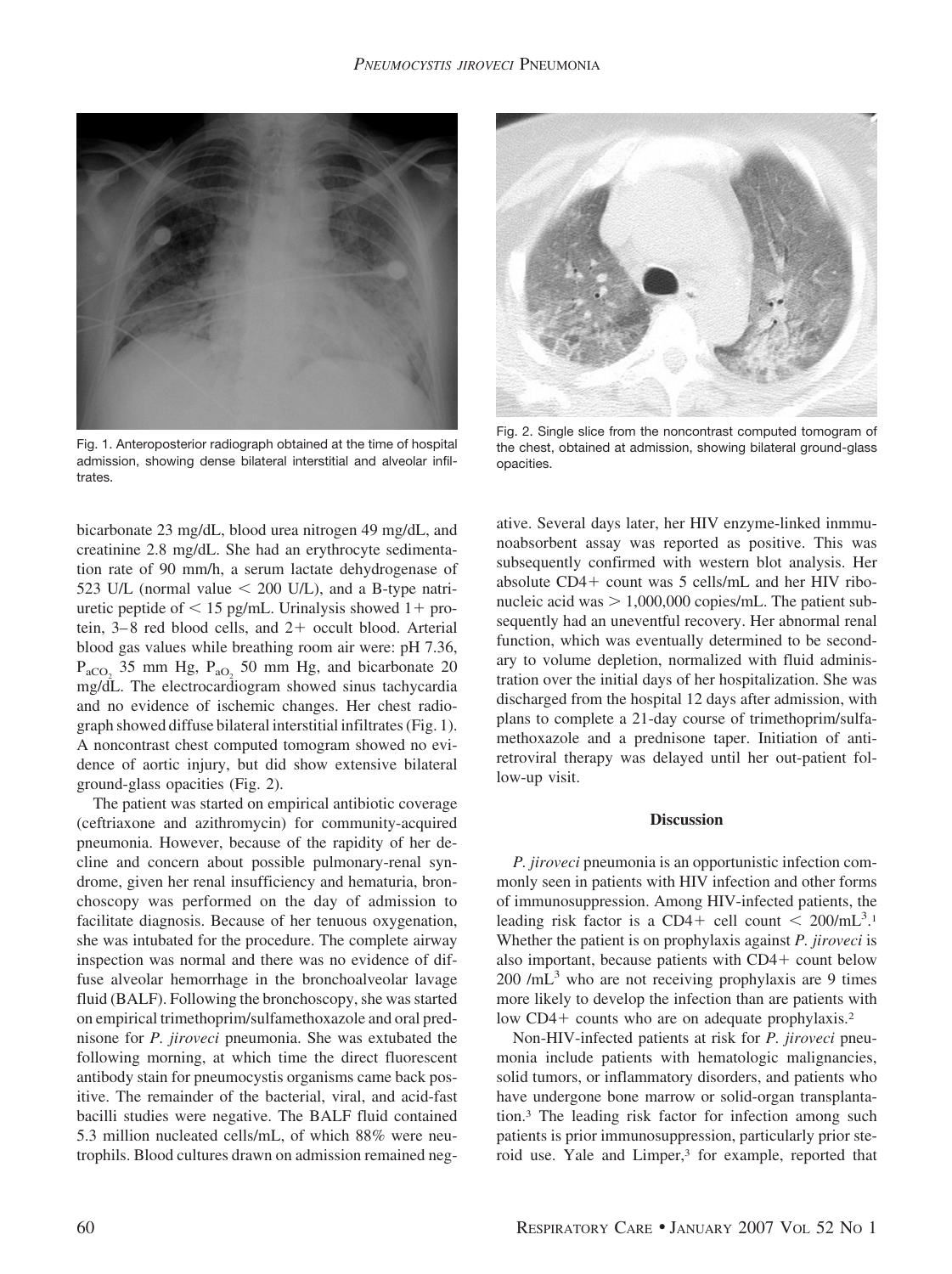91% of non-HIV patients with pneumocystis pneumonia had received systemic corticosteroids within 1 month of their diagnosis, at a median dose of 30 mg of prednisone, and for a median duration of 12 weeks prior to the development of pneumonia. Patients with *P. jiroveci* pneumonia typically present with fever, nonproductive cough, and shortness of breath.<sup>4,5</sup> High fever, purulent sputum, and pleuritic chest pain argue against this diagnosis, and are instead more suggestive of a bacterial pneumonia. Although the presenting symptoms are often similar between HIVinfected patients and those with other forms of immunosuppression, the time course of the illness differs between these 2 groups. HIV-infected patients often have a more subacute presentation, with a median duration of symptoms of 3–4 weeks, whereas non-HIV-infected patients present after a median duration of symptoms of only 5 days.4,5 The rapid worsening of symptoms and oxygenation in our patient was atypical for HIV-infected patients with *P. jiroveci* pneumonia. On physical examination, patients are typically tachypneic and may have inspiratory crackles. Despite what can be a very severe process, 54 – 70% of patients in 2 large case series had normal findings on auscultation.4,5

On laboratory evaluation, these patients often do not have an elevated total white-blood-cell count. Kovacs et al<sup>4</sup> for example, reported an average white-blood-cell count of  $4.9 \times 10^9$  cells/L in HIV-infected individuals and  $4.6 \times 10^9$  cells/L in patients with other forms of immunosuppression, although the range was quite broad in the latter group. The mean serum lactate dehydrogenase is elevated in patients with *P. jiroveci* pneumonia, compared to patients with other forms of lung disease.6 However, there is a considerable amount of overlap in lactate-dehydrogenase values between the 2 groups, so this test cannot distinguish between different causes of pneumonia. Blood gas analysis may show marked hypoxemia, but the reported range of room air  $P_{O<sub>2</sub>}$  values is very broad. Kovacs et al,<sup>4</sup> for example, reported a mean  $P_{O<sub>2</sub>}$  of 69 mm Hg (range 35–116 mm Hg) in HIV-infected individuals and a mean  $P_{O<sub>2</sub>}$  of 52 mm Hg (range 29–91 mm Hg) in patients with other forms of immunosuppression. Kales et al<sup>5</sup> reported a mean  $P_{O<sub>2</sub>}$  of 66 mm Hg. Six of the 109 patients in that series had  $P_{\text{O}_2}$  < 40 mm Hg, while 21 patients had  $P_{\text{O}_2}$ between 80 mm Hg and 110 mm Hg at presentation.

The most common plain-radiograph presentation of *P. jiroveci* pneumonia is bilateral interstitial infiltrates that are granular or reticular in appearance, although other patterns are often seen, including focal infiltrates, cystic or honeycomb patterns, hilar enlargement, and spontaneous pneumothorax.7 These findings are typically similar between HIV-infected and non-HIV-infected individuals, but cystic disease and pneumothoraces are unusual in non-HIV-infected individuals.7 The occurrence of a spontaneous pneumothorax in a patient with HIV should prompt strong consideration of *P. jiroveci* pneumonia. Some patients with *P. jiroveci* pneumonia, particularly HIV-positive patients presenting with an indolent course, will have a normal chest radiograph. In such cases, high-resolution chest computed tomogram can assist in diagnosis, with a sensitivity and specificity as high as 100% and 89%, respectively, in one series.8

While laboratory and imaging studies may be highly suggestive of *P. jiroveci* pneumonia, diagnosis requires identification of pneumocystis organisms in either sputum, bronchoalveolar lavage fluid, or biopsy specimens. Because *P. jiroveci* is an atypical fungus, it is difficult to culture, and diagnosis is typically made with silver staining or immunofluorescence staining of respiratory-tract specimens. Sputum induction is the initial diagnostic step to obtain adequate specimens. A recent meta-analysis reported a sensitivity of 55% and a specificity of 98% for this procedure, and also noted that immunofluorescence staining has a higher sensitivity than cytochemical staining.9 Because the burden of pneumocystis organisms is higher in HIV-positive patients than in patients with other forms of immunosuppression,<sup>10</sup> the diagnostic yield of the test is higher in the former population. Successful sputum induction is highly dependent on technique and the patient's ability to tolerate the procedure. In a dyspneic or bronchospastic patient, care must be taken in considering sputum induction because the hypertonic saline may not be well tolerated. If sputum induction fails to yield a diagnosis or cannot be performed, the patient should undergo bronchoscopy and bronchoalveolar lavage. Bronchoscopy following a negative induced sputum has the added advantage of facilitating diagnosis of alternative etiologies and allowing discontinuation of empirical pneumocystis treatment. Given the high yield of this procedure, it is rare for patients to require transbronchial or surgical lung biopsy for diagnosis. Diffusion capacity measurements and exercise arterial blood gas values have been proposed as diagnostic steps for patients with suggestive presentations and normal chest radiographs,<sup>11</sup> but these tests serve only to alter one's suspicion for the diagnosis; they do not obviate confirmatory testing.

When there is reasonable suspicion of *P. jiroveci* pneumonia (or the lack of another more compelling diagnosis), empirical therapy is started, pending the results of diagnostic testing. When a diagnosis has been confirmed, the treatment of choice for mild, moderate, or severe disease is trimethoprim/sulfamethoxazole for 21 days. Mild to moderate disease can be treated with an oral regimen of 2 double-strength tablets (320 mg trimethoprim, 1,600 mg sulfamethoxazole) every 8 hours, while severe disease is managed with intravenous therapy (15–20 mg/kg of the trimethoprim component administered in divided doses every  $6-8$  h). The doses for both regimens are higher than with other clinical uses of this antibiotic.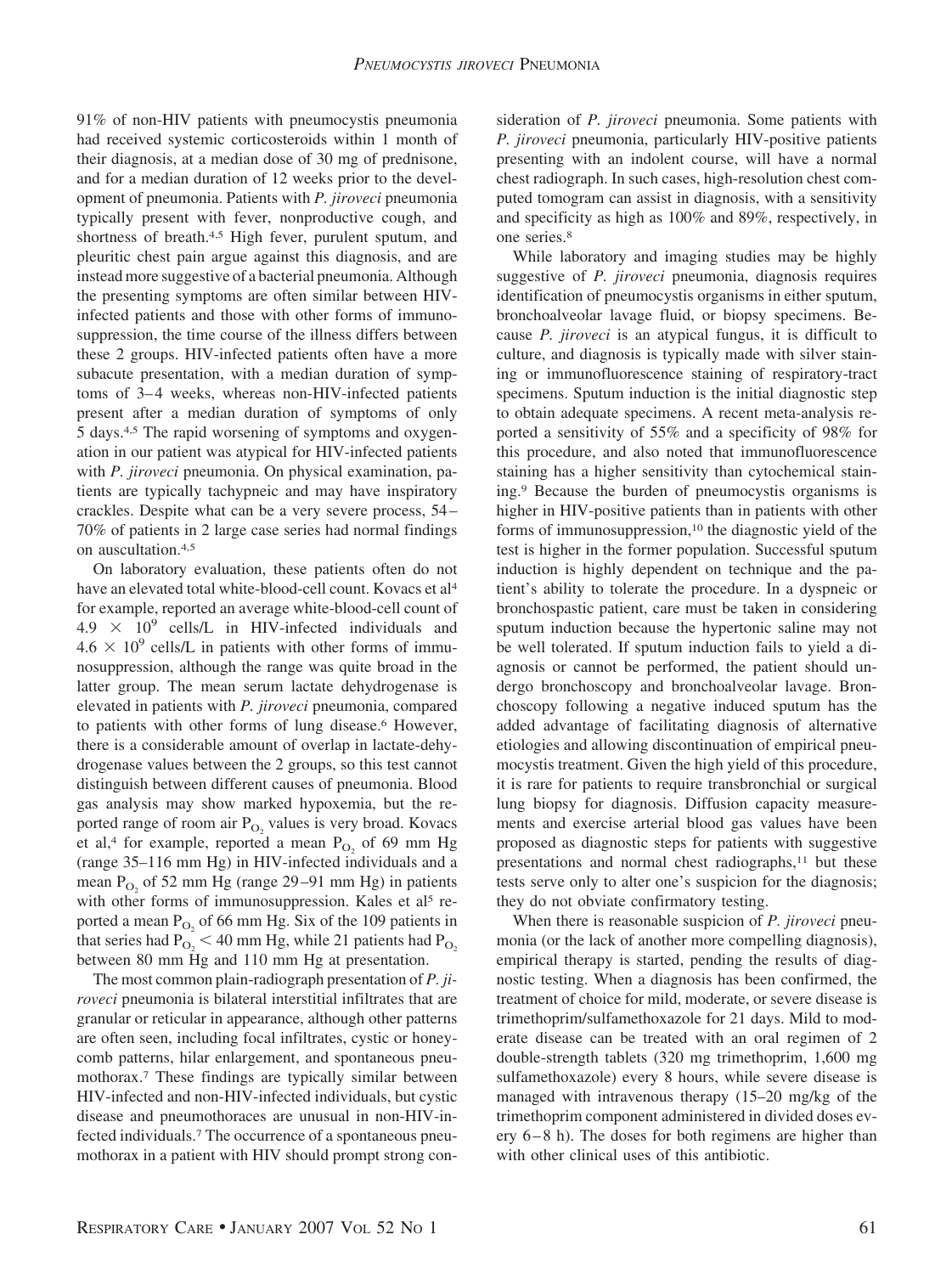In the setting of a severe pneumonia and a reported drug allergy to sulfa, desensitization is often proposed, given the marked benefit of trimethoprim/sulfamethoxazole in severe *P. jiroveci* pneumonia. For mild to moderate disease, acceptable alternative regimens include atovaquone, dapsone-trimethoprim, or clindamycin-primaquine for a similar duration, as these agents have equivalent rates of dose-limiting toxicity, therapeutic failure, and survival at 2 months.12 Patients with severe hypoxemia, marked by a room-air oxygen saturation of  $< 90\%$ , an elevated alveolar-arterial oxygen difference ( $> 35$  mm Hg), or P<sub>O2</sub> of  $65$  mm Hg should also be started on systemic corticosteroids. A dose equivalent to 60 mg of prednisone daily in non-HIV-infected patients and 40 mg twice a day in HIV patients helps to prevent clinical deterioration following initiation of treatment. Such a dose also decreases the duration of mechanical ventilation, intensive care stay, and supplemental oxygen use,<sup>13</sup> without increasing the risk of tuberculosis or other HIV-associated diseases.14

Following completion of treatment, patients who will still be exposed to the same degree of immunosuppression that made them susceptible to the disease should be put on pneumocystis prophylaxis. Prophylaxis should also be initiated in HIV-infected patients with CD4 counts  $\leq 200$  cells/mL<sup>3</sup>. A specific regimen for non-HIV patients has not been established, but it is generally recommended for patients on long-term high-dose corticosteroid therapy, other immunosuppressants, or with hematologic malignancies. Acceptable regimens include trimethoprim/sulfamethoxazole, dapsone, aerosolized pentamadine, or atovaquone. While aerosolized pentamadine can be used for prophylaxis, only the intravenous form can be used for treatment purposes.

Following initiation of treatment, clinical improvement has been reported to occur in 83% of cases at a mean of  $4.5 \pm 2.5$  days, with radiographic improvement lagging by about 3 days.15 The reported mortality rates have depended on the period in which the series was completed, whether the patients had HIV or some other form of immunosuppression, and whether they required mechanical ventilation. Reports from the early stages of the HIV epidemic documented mortality of 19-43% in HIV-positive patients,4,5 while a more recent series from a single center documented a mortality rate of only 6.6%.<sup>16</sup> Higher mortality (34 – 49%) is reported among patients with non-HIV forms of immunosuppression<sup>3,16</sup> and patients with any form of immunosuppression who require mechanical ventilation (69%).16 On initial presentation, factors associated with better survival include normal respiratory rate, normal findings on lung examination, higher room-air  $P_{aO_2}$ , and higher serum albumin levels. Repeat hospital admission, elevated serum lactate dehydrogenase, and the presence of concomitant pulmonary infections are associated with worse outcomes.4,5

Because of the higher mortality associated with mechanical ventilation in *P. jiroveci* pneumonia, it is important to detect these patients before the disease becomes so severe as to require that high level of respiratory support. Even in the absence of obvious risk factors for HIV infection or other forms of immunosuppression on initial presentation, the presence of marked hypoxemia and diffuse bilateral infiltrates on radiographic imaging without a clear cause should prompt consideration of *P. jiroveci* pneumonia and aggressive measures to rule it out.

#### **REFERENCES**

- 1. Phair J, Munoz A, Detels R, Kaslow R, Rinaldo C, Saah A. The risk of *Pneumocystis carinii* pneumonia among men infected with human immunodeficiency virus type 1. Multicenter AIDS Cohort Study Group. N Engl J Med 1990;322(3):161–165.
- 2. Stansell JD, Osmond DH, Charlebois E, LaVange L, Wallace JM, Alexander BV, et al. Predictors of *Pneumocystis carinii* pneumonia in HIV-infected persons. Pulmonary Complications of HIV Infection Study Group. Am J Respir Crit Care Med 1997;155(1): 60–66.
- 3. Yale SH, Limper AH. *Pneumocystis carinii* pneumonia in patients without acquired immunodeficiency syndrome: associated illness and prior corticosteroid therapy. Mayo Clin Proc 1996;71(1):5–13.
- 4. Kovacs JA, Hiemenz JW, Macher AM, Stover D, Murray HW, Shelhamer J, et al. *Pneumocystis carinii* pneumonia: a comparison between patients with the acquired immunodeficiency syndrome and patients with other immunodeficiencies. Ann Intern Med 1984;100(5): 663–671.
- 5. Kales CP, Murren JR, Torres RA, Crocco JA. Early predictors of in-hospital mortality for *Pneumocystis carinii* pneumonia in the acquired immunodeficiency syndrome. Arch Intern Med 1987;147(8): 1413–1417.
- 6. Zaman MK, White DA. Serum lactate dehydrogenase levels and *Pneumocystis carinii* pneumonia: diagnostic and prognostic significance. Am Rev Respir Dis 1988;137(4):796–800.
- 7. Crans CA Jr, Boiselle PM. Imaging features of *Pneumocystis carinii* pneumonia. Crit Rev Diagn Imaging 1999;40(4):251–284.
- 8. Gruden JF, Huang L, Turner J, Webb WR, Merrifield C, Stansell JD, et al. High-resolution CT in the evaluation of clinically suspected *Pneumocystis carinii* pneumonia in AIDS patients with normal, equivocal, or nonspecific radiographic findings. AJR Am J Roentgenol 1997;169(4):967–975.
- 9. Cruciani M, Marcati P, Malena M, Bosco O, Serpelloni G, Mengoli C. Meta-analysis of diagnostic procedures for *Pneumocystis carinii* pneumonia in HIV-1-infected patients. Eur Respir J 2002;20(4):982– 989.
- 10. Limper AH, Offord KP, Smith TF, Martin WJ 2nd. *Pneumocystis carinii* pneumonia: differences in lung parasite number and inflammation in patients with and without AIDS. Am Rev Respir Dis 1989;140(5):1204–1209.
- 11. Stover DE, Meduri GU. Pulmonary function tests. Clin Chest Med 1988;9(3):473–479.
- 12. Safrin S, Finkelstein DM, Feinberg J, Frame P, Simpson G, Wu A, et al. Comparison of three regimens for treatment of mild to moderate *Pneumocystis carinii* pneumonia in patients with AIDS: a double-blind, randomized, trial of oral trimethoprim-sulfamethoxazole, dapsone-trimethoprim, and clindamycin-primaquine. ACTG 108 Study Group. Ann Intern Med 1996;124(9):792–802.